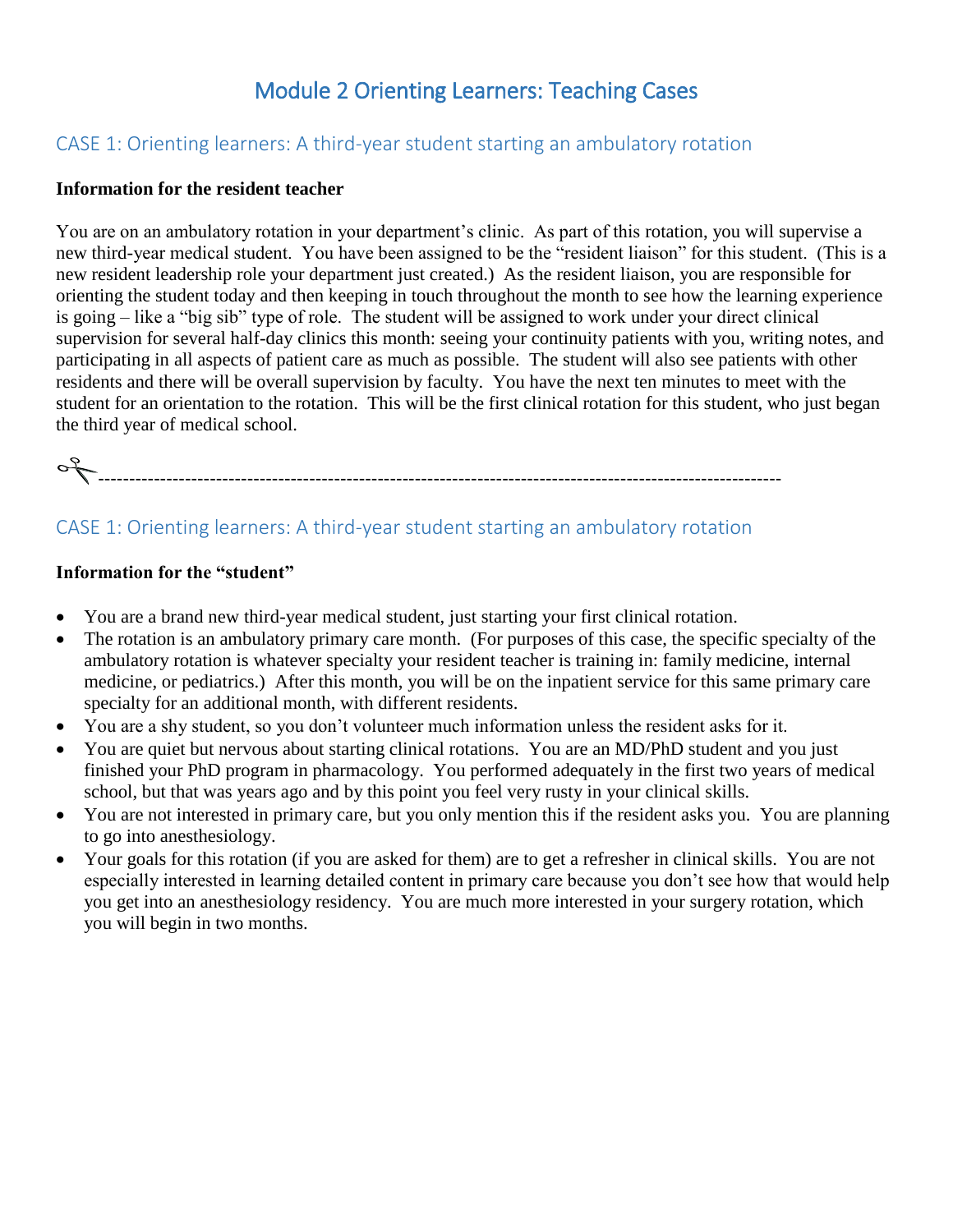## CASE 2: Orienting learners: A fourth-year student starting a sub-internship

#### **Information for the resident teacher**

You are the supervising resident on your department's inpatient service this month. As part of this rotation, you will supervise a new fourth-year medical student who will be doing a sub-internship for a month. The student will be assigned to work with your team every day: following patients with you, writing notes, taking call every fourth night, and participating in all aspects of patient care as much as possible. S/he will also work with your intern to a lesser extent, but you will be the primary supervisor. You have the next ten minutes to meet with the student for an orientation. This rotation will be the first fourth-year rotation for this student, who is just beginning fourth year.

--------------------------------------------------------------------------------------------------------------

## CASE 2: Orienting learners: A fourth-year student starting a sub-internship

#### **Information for the "student"**

- You are a brand new fourth-year medical student, just starting your first fourth-year rotation, which is a subinternship. (For purposes of this case, the specific specialty of the sub-internship is whatever specialty your resident teacher is training in: family medicine, internal medicine, or pediatrics.)
- You are a shy student, so you don't volunteer much information unless the resident asks for it.
- You are quiet but excited about starting your sub-internship. You are planning to go into the same specialty in which the resident is training. You hope to do well and get honors in this rotation.
- You are potentially interested in applying to this resident's residency program, so you consider this an "audition" rotation.
- Your goals for this rotation (which you say only if specifically asked about your goals) are to learn as much about inpatient primary care as you can. You would also like to brush up on your physical diagnosis skills, particularly the ENT, ophthalmologic, and cardiovascular exams. You hope to be a generalist physician after finishing residency and you do not think you will want to do a fellowship.
- You really want to do well on your sub-internship evaluations.
- You are hoping the resident will tell you what s/he expects of you this month, and how much you should try to function like a "real intern", but you wait for the resident to bring up these topics. You have no idea how call arrangements work for this rotation.
- If asked, you did pretty well on your third-year rotations last year and got honors in your internal medicine rotation.
- The dean of student affairs approved your application to go to a national conference next week of the American Medical Student Association. You are hoping that the residents and attending will not mind that you will miss a couple of days of your sub-internship. You mention this concern only if the resident keeps asking if you have more questions.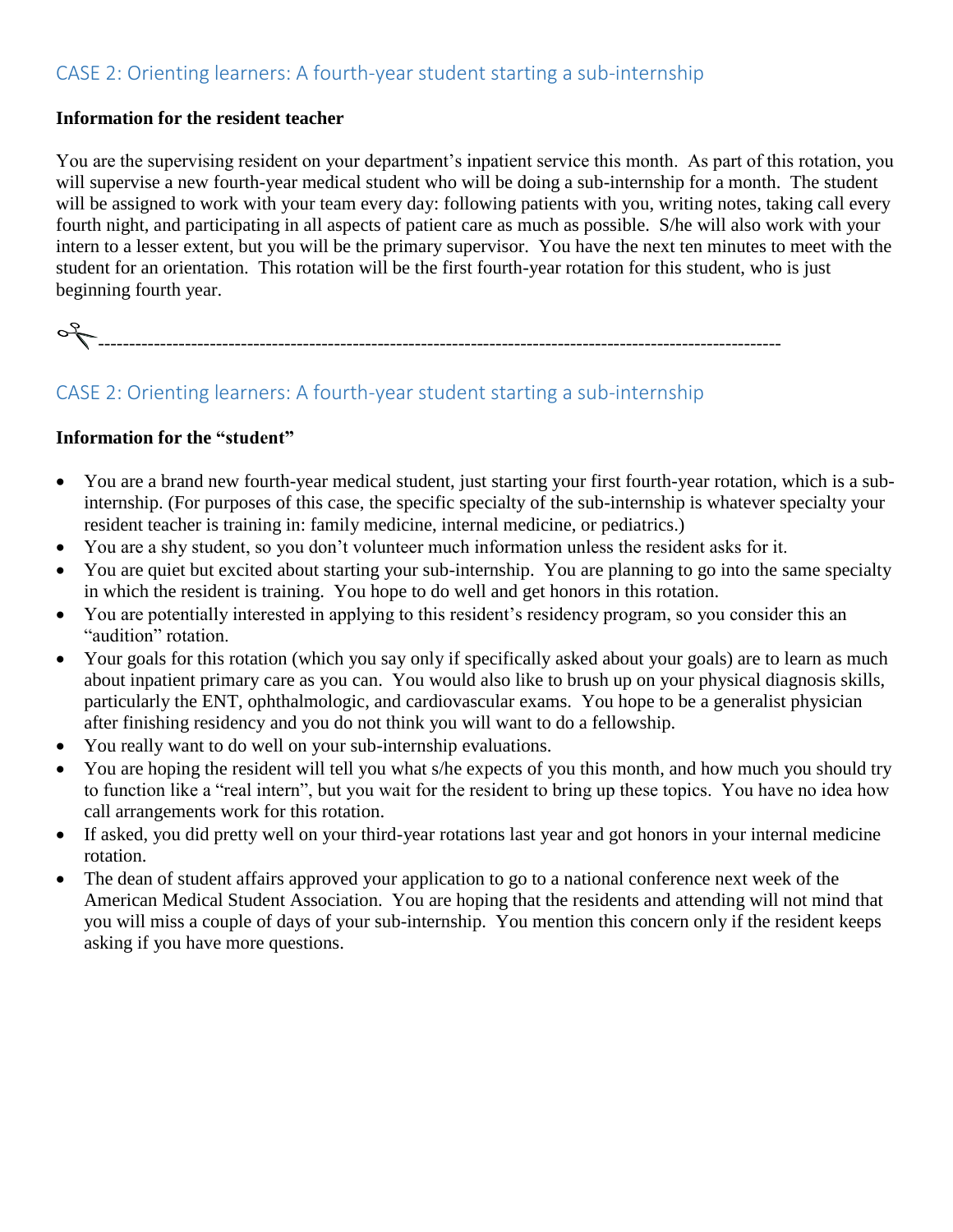## Checklist for Giving Feedback on Teaching Cases: Orienting Learners

### The "ORIENT" approach to orientation

#### **Orientation:**

1. Did your resident teacher clarify mutual goals for this orientation?

\_\_\_\_\_No \_\_\_\_\_Somewhat \_\_\_\_\_Yes

2. Did s/he clarify mutual goals for the rotation itself, starting with your goals first before stating own goals?

\_\_\_\_\_No \_\_\_\_\_Somewhat \_\_\_\_\_Yes

#### **Responsibilities:**

3. Did s/he describe what would be expected of you during the rotation: your role in patient care, the format for supervision and teaching, charting responsibilities, call arrangements, and how you'll get feedback?

\_\_\_\_\_No \_\_\_\_\_Somewhat \_\_\_\_\_Yes

#### **Interchange:**

4. Did s/he prioritize rotation's goals for you (service vs. learning), showing why you should be a "team player" because it will help you learn more?

\_\_\_\_\_No \_\_\_\_\_Somewhat \_\_\_\_\_Yes

#### **Education:**

5. Did s/he explicitly encourage further learning?

\_\_\_\_\_No \_\_\_\_\_Somewhat \_\_\_\_\_Yes

6. Did s/he encourage outside reading and discuss texts, articles, computer aids, consultants, or other learning resources?

\_\_\_\_\_No \_\_\_\_\_Somewhat \_\_\_\_\_Yes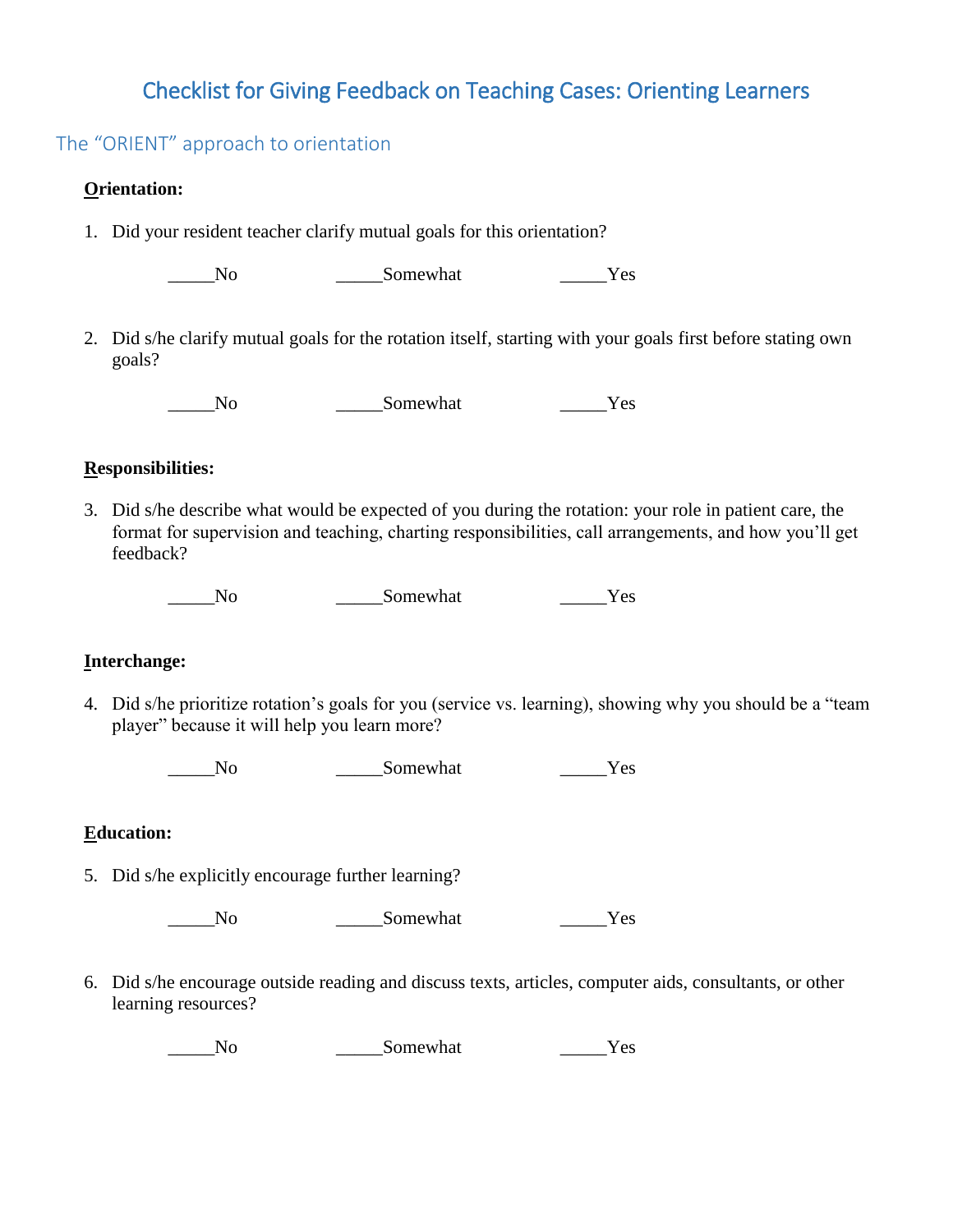| 7.           | Did s/he ask you to define your own learning needs and ways you would like to address them? |                                                                                      |                                                                                                                  |
|--------------|---------------------------------------------------------------------------------------------|--------------------------------------------------------------------------------------|------------------------------------------------------------------------------------------------------------------|
|              | N <sub>0</sub>                                                                              | Somewhat Test Test                                                                   |                                                                                                                  |
| <b>Needs</b> |                                                                                             |                                                                                      |                                                                                                                  |
|              |                                                                                             | 8. Did s/he solicit your concerns and questions early in the session and thoroughly? |                                                                                                                  |
|              | $\sqrt{N}$                                                                                  | Somewhat Test Test                                                                   |                                                                                                                  |
|              | Timing of follow-up session                                                                 |                                                                                      |                                                                                                                  |
|              |                                                                                             |                                                                                      |                                                                                                                  |
|              | rotation?                                                                                   |                                                                                      | 9. Did the resident teacher arrange for a follow-up session to discuss your mutual goals again later in the      |
|              | N <sub>0</sub>                                                                              | Somewhat Test Test                                                                   |                                                                                                                  |
|              | <b>Other Teaching Skills</b>                                                                |                                                                                      |                                                                                                                  |
|              |                                                                                             |                                                                                      |                                                                                                                  |
|              | $\rm No$<br>$\sqrt{N}$                                                                      | Somewhat Test Test<br>Somewhat                                                       | 11. Did the resident treat you with respect, sit down with you, introduce him/herself, and use your name?<br>Yes |
|              |                                                                                             | 12. Was the session paced well without dragging out or seeming rushed?               | 10. Did the resident teacher listen to you and look at you without interrupting or dominating the discussion?    |